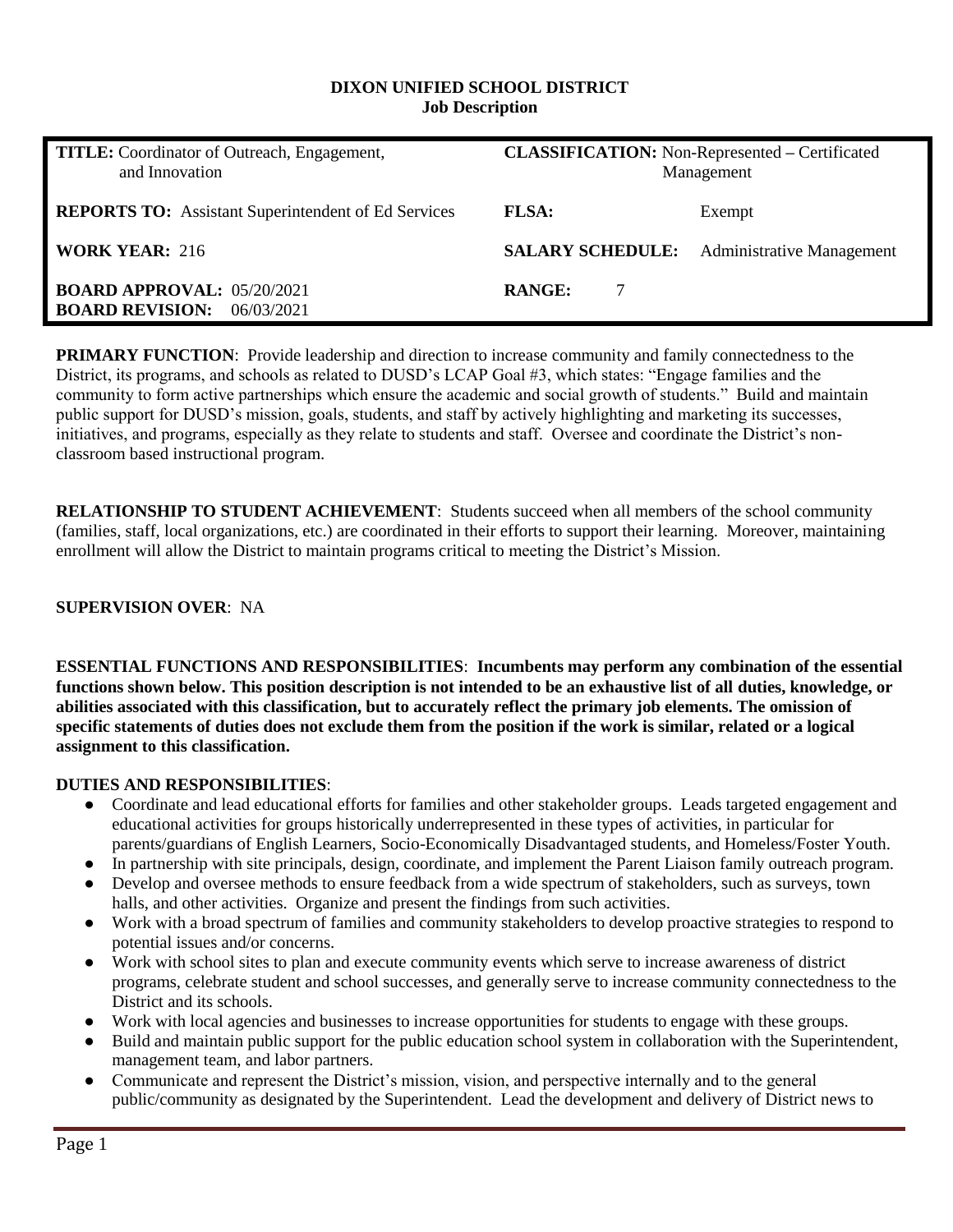broadcast, print, and online media on a daily basis. Oversee and manage the District's online social media and website presence. As necessary, organize press releases and conferences.

- Develop, direct, and evaluate the District's public relations, marketing, communications, and public affairs strategy. In this capacity, execute effective outreach campaigns which highlight the District's successes and initiatives.
- Develop and maintain the District's brand image, positioning, and messaging.
- Build the capacity of other District leaders in the areas of public relations and outreach.
- Serve as the Superintendent's representative and liaison to community leaders and groups.
- Work with local post-secondary institutions to increase communications and develop avenues for partnership.
- Working with Educational Services staff and site leaders, plan and coordinate a non-classroom based instructional program starting in the fall of 2021 and beyond.
- Develop, coordinate, and monitor the crisis communication plan and implementation.
- Assist with any special projects as designated by supervisor and/or Superintendent.

## **LICENSES AND REQUIREMENTS:**

- A valid Administrative Services Credential issued by the California Commission on Teacher Credentialing.
- Five years minimum experience as a teacher.
- Fingerprint/criminal justice clearance.
- Possession of a negative TB risk assessment certificate and, if risk factors are identified, a negative TB examination, that is no more than 60 days old and renewable at least once every four years.

## **KNOWLEDGE AND ABILITIES: The following outline of essential knowledge, abilities, and physical requirements is not exhaustive and may be supplemented as necessary in accordance of the job.**

KNOWLEDGE OF:

- Current literature and best practices in public relations, marketing, communications, community relations, and public affairs as related to the public education system.
- Current public education trends, issues, and research.
- Various social-media and other online resources appropriate for use in communicating District information.
- Public speaking.
- Strategies to engage the variety of culturally and linguistically diverse populations served by DUSD.
- Budget preparation and management.
- The DUSD Mission and LCAP.
- California Education Code, especially as it pertains to schools of choice and alternative programs.

#### ABILITY TO:

- Develop and implement comprehensive public relations strategies and activities.
- Generate print, broadcast, and social media coverage.
- Use technology tools including but not limited to equipment, applications, programs and other resources.
- Increase family and community involvement with the education of the students of DUSD.
- Maintain confidentiality of District information.
- Prepare and deliver oral presentations.
- Establish and maintain cooperative and effective working relations with others.
- Work with school sites and departments to design information campaigns unique to their contexts.
- Manage the District's brand in the community.
- Communicate effectively orally and in writing to a variety of audiences.
- Work independently.
- Supervise and evaluate the performance of assigned staff.